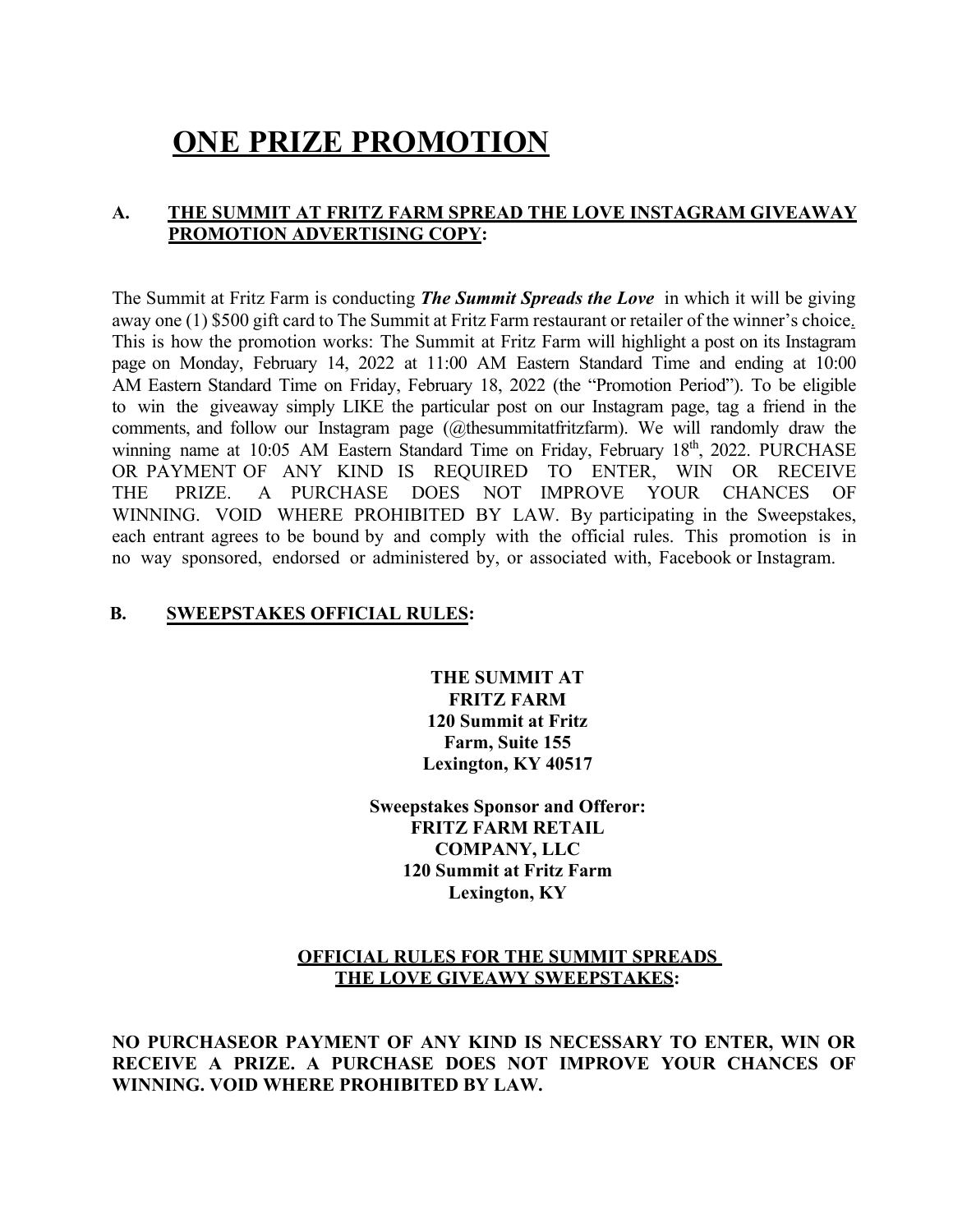#### INTRODUCTION:

The Summit at Fritz Farm's The Summit Spreads the Love Instagram Giveaway ("Sweepstakes") is offered and sponsored by Fritz Farm Retail Company, LLC. 120 Summit at Fritz Farm Suite 155 Lexington, Kentucky 40517, the owner of The Summit at Fritz Farm. The Sweepstakes is governed by these Official Rules. By participating in the Sweepstakes, each entrant unconditionally agrees to be bound by and comply with these Official Rules (including all eligibility requirements) and the decisions of Sponsor, which shall be final and binding in all respects. The Sweepstakes is subject to all federal, state and local laws and regulations and is void where prohibited by law. This giveaway is a sales promotion for Fritz Farm Retail Company, LLC. 120 Summit at Fritz Farm Suite 155 Lexington, Kentucky 40517.

## NEITHER INSTAGRAM NOR FACEBOOK SPONSOR, ENDORSE, OR ADMINISTER THE SWEEPSTAKES:

This promotion is in no way sponsored, endorsed, or administered by, or associated with, Instagram or Facebook. You understand that you are providing your information to Fritz Farm Retail Company, LLC.**,** the owner of the Instagram page and not to Instagram or Facebook.

## PROMOTION PERIOD:

The Sweepstakes begins at 11:00 AM Eastern Standard Time on Monday, February 14, 2022, and ends at 10:00 AM Eastern Standard Time on Friday, February 18, 2022 (the "Promotion Period"). Sponsor is responsible for the collection, submission and processing of entries and the overall administration of the Sweepstakes. Entrants should look solely to Sponsor with any questions, comments or problems related to the Sweepstakes.

## ELIGIBILITY:

The Sweepstakes is open only to legal residents of the fifty United States (including the District of Columbia) who are eighteen (18) years of age or older as of the entry date. Void where prohibited by law. Sponsor and its respective parents, subsidiaries, affiliates, distributors, retailers, sales representatives, advertising and promotion agencies and each of their respective members, officers, directors and employees (collectively, the "Promotion Entities"), and members of their immediate families and/or persons living in the same household as such persons, are ineligible to enter the Sweepstakes or win a prize.

## ENTRY:

The Summit at Fritz Farm will post the giveaway to the @thesummitatfritzfarm Instagram page and ask participants to 1) like the photo, 2) follow @thesummitatfritzfarm accounts on Instagram, and 3) tag one friend in the comments, to be entered and eligible to win the giveaway. To participate, all requested information must be provided. Entry must be made by the entrant. Any attempt by an entrant to obtain more than one entry by using multiple or different Instagram accounts, identities, registrations, logins or any other methods, including, but not limited to, commercial contest/ sweepstakes subscription notification and/or entering services, will void that entrant's entries and that entrant may be disqualified. Final eligibility for the award of any prize is subject to eligibility verification asset forth in these Official Rules. All entries must be posted by the end of the Promotion Period in order to participate. Sponsor's database clock will be the official time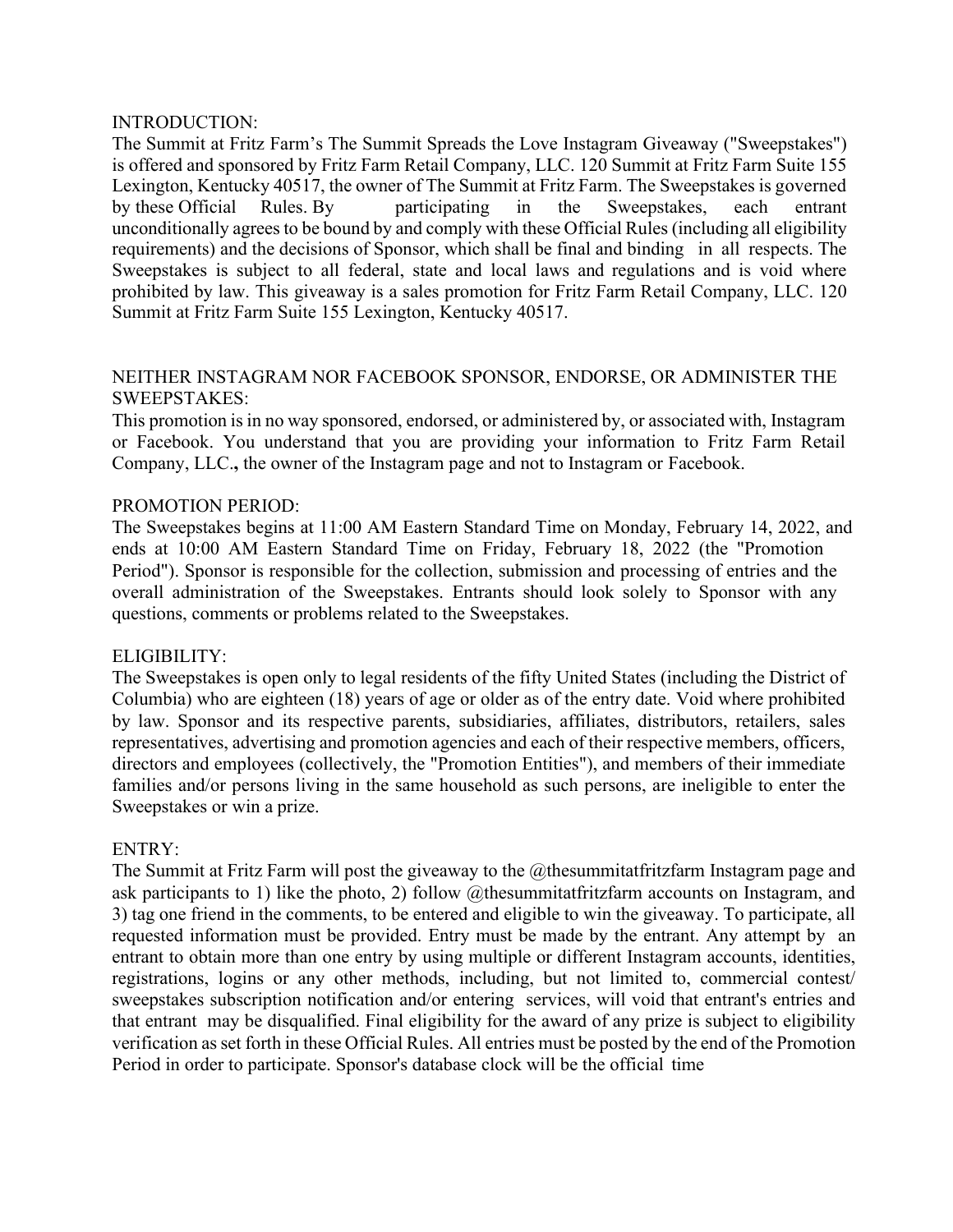keeper for this Sweepstakes. Except where prohibited by law, by participating in this promotion each entrant grants Sponsor permission to use his or her name, likeness or comments for publicity purposes without payment of additional consideration.

#### WINNER SELECTION:

The winner need not be present to win. The Sweepstakes winner will be selected in a random drawing at 10:05 AM Eastern Standard Time on Friday, February 18, 2022 among all complete, qualified, and eligible entries received during the Promotion Period. The random drawing will be conducted by Sponsor or its designated representatives, whose decisions are final. The winner will be directly contacted through Instagram at 10:05 PM Eastern Standard Time on Friday, February 18, 2022. In the event of non-compliance with applicable requirements of these Official Rules, the prize will be forfeited, and an alternate winner will be selected. Entrants waive the right to assert, as a cost of winning the prize, any and all costs of redemption or travel to redeem the prize. Winners shall provide their full name as it appears on their legal driver's license and their prize choice. Their prize will be available for pick up at The Summit at Fritz Farm Guest Services Office any time after 11:00 AM on Monday, February 21, 2022. Ineligible entrants will be disqualified, and the prize awarded to alternates. The odds of winning depend on the number of valid entries received.

#### PRIZE:

One (1) winner will receive The Summit Spreads the Love Giveaway (approximate retail value up to \$500). The odds of winning depend on the number of valid entries received. One (1) prize will be awarded during the Promotion Period. Prize cannot be transferred, redeemed for cash or substituted by winner. Sponsor reserves the right in its sole and absolute discretion to award a substitute prize of equal or greater value if a prize described in these Official Rules is unavailable or cannot be awarded, in whole or in part, for any reason. The awarding of the prize package does not obligate the winner. No costs, fees or other monetary obligation must be satisfied before the entrant/winner is entitled to receive or use the prize package. The approximate verifiable retail price or value of the prize represents Sponsor's good faith determination, which is final and binding and cannot be appealed. If the actual value of the prize turns out to be less than the stated approximate retail value or price, the difference will not be awarded in cash. Sponsor makes no representation or warranty concerning the appearance, safety or performance of any prize awarded. Restrictions, conditions, and limitations may apply. Sponsor will not replace any lost or stolen prize items. Prize will only be awarded and/or delivered to addresses within the United States of America. By accepting a prize, the participant consents to the use of participant's name, likeness and/or biographical information for advertising, trade and promotional purposes on behalf of The Pizitz in any and all media and without further compensation or permission, except in Tennessee or any jurisdiction where prohibited by law. All federal, state or local taxes, fees, or surcharges associated with the receipt or use of any prize are the sole responsibility of the prize winner. Failure to comply with the Official Rules will result in forfeiture of the prize.

#### PRIVACY:

If an entrant is chosen as a winner, certain of entrant's personally identifying information may be disclosed to third parties in the announcement of the Sweepstakes winner on Instagram and Facebook and on a winner's list. All personal information submitted a part of the Sweepstakes may be shared by and between the Promotion Entities, and each of the Promotion Entities may use such information in accordance with their respective independent online privacy policies.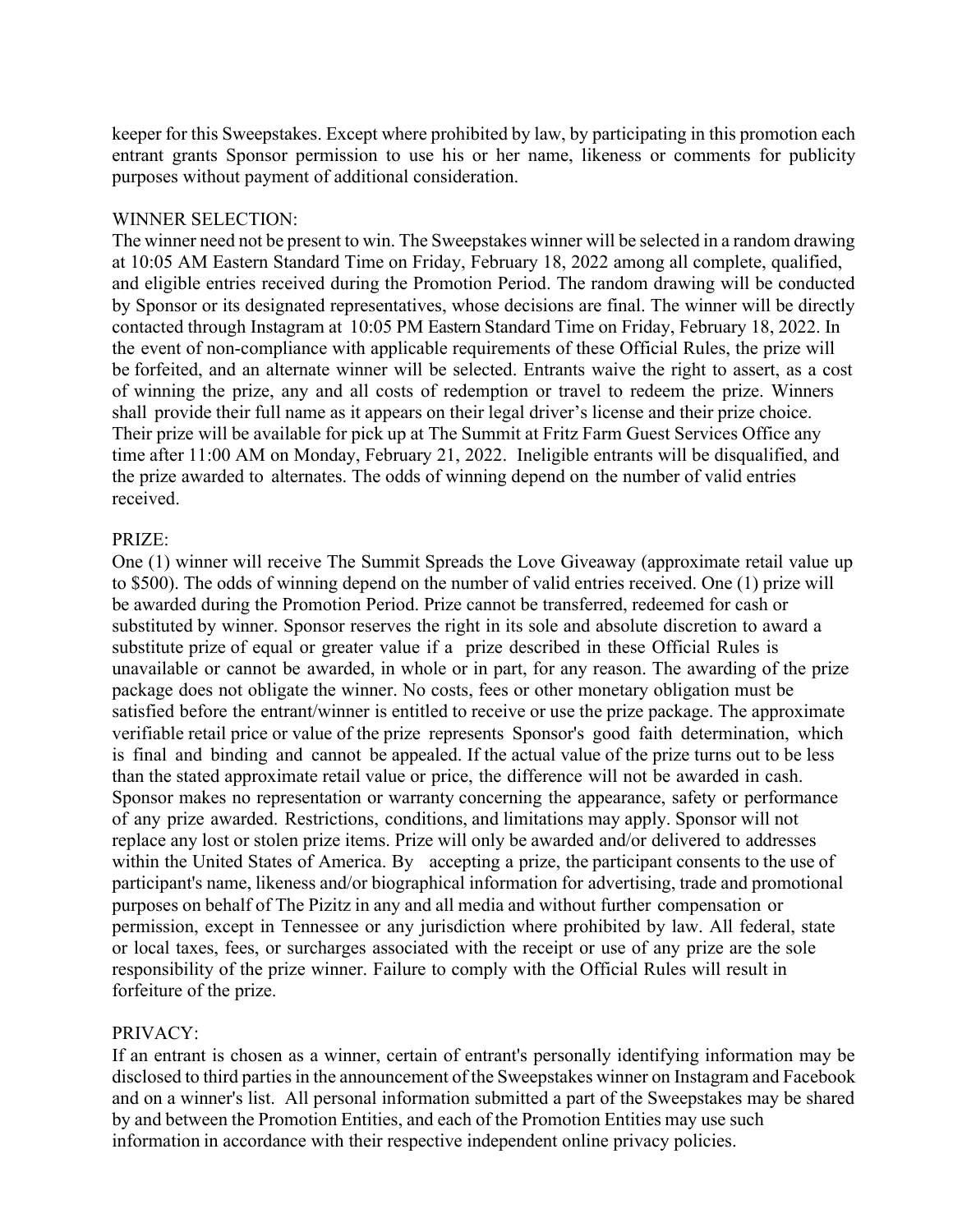#### RELEASE:

By participating in the Sweepstakes, each entrant completely and fully releases and agrees to indemnify and hold harmless Sponsor, and their respective affiliates, members, shareholders, officers, directors, agents, employees, attorneys, successors and assigns (collectively, the "Released Parties") from any and all liability, claim, demand, action, or cause of action of every kind, direct, indirect and consequential, legal, equitable and otherwise, known and unknown, conditional and unconditional (collectively, "Claims") against any one, or more, or all, of the Released Parties arising out of, in connection with or relating to this Sweepstakes or the entrant's participation in this Sweepstakes, or resulting from the entrant's possession, use or misuse of any prize.

#### DISCLAIMERS:

Sponsor is not responsible for any incorrect or inaccurate information, whether caused bywebsite users or by any of the equipment or programming associated with or utilized in the Sweepstakes or by any technical or human error, which may occur in the processing of submissions in the Sweepstakes. Sponsor assumes no responsibility for any misdirected or lost mail, or any error, omission, interruption, deletion, defect, delay of operation or transmission, communications line failure, theft or destruction or unauthorized access to, or alteration of, entries. Sponsor is not responsible for any problems or technical malfunction of any telephone network or lines, computer online systems, servers or providers, computer equipment, software, failure of email or players on account of technical problems or traffic congestion on the Internet or at any website or combination thereof, including injury or damage to entrant's or any other person's computer related to or resulting from participating downloading materials in the Sweepstakes. If, for any reason, the Sweepstakes is not capable of running as planned, including infection by computer virus bugs, tampering, unauthorized intervention, fraud, technical failures, or any other causes beyond the control of Sponsor which corrupt or affect the administration, security, fairness, integrity or proper conduct of the Sweepstakes, then Sponsor reserves the right in its sole discretion to cancel, terminate, modify or suspend the Sweepstakes. In such event, Sponsor may, in its sole discretion, perform the random drawing from among all eligible entries received prior to or after such cancellation, suspension, or modification.

## REGISTRATION DISPUTES:

In the event of a dispute concerning who registered online to participate in the Sweepstakes, the registration will be declared to have been made by the "authorized account holder," defined as the natural person who is assigned to an email address by an internet provider, online service provider, or other organization (e.g., business, education institution, etc.) that is responsible for assigning email addresses for the domain associated with the submitted email address. A potential winner may be requested to provide Sponsor with proof that the potential winner is the authorized account holder of the email address. If a dispute cannot be resolved to Sponsor's satisfaction, the entry will be deemed ineligible.

## COPIES OF RULES; NAMES OF WINNERS:

A copy of these Official Rules is available at www.thesummitatfritzfarm.com and the management office of The Summit at Fritz Farm. The name of the winner will be